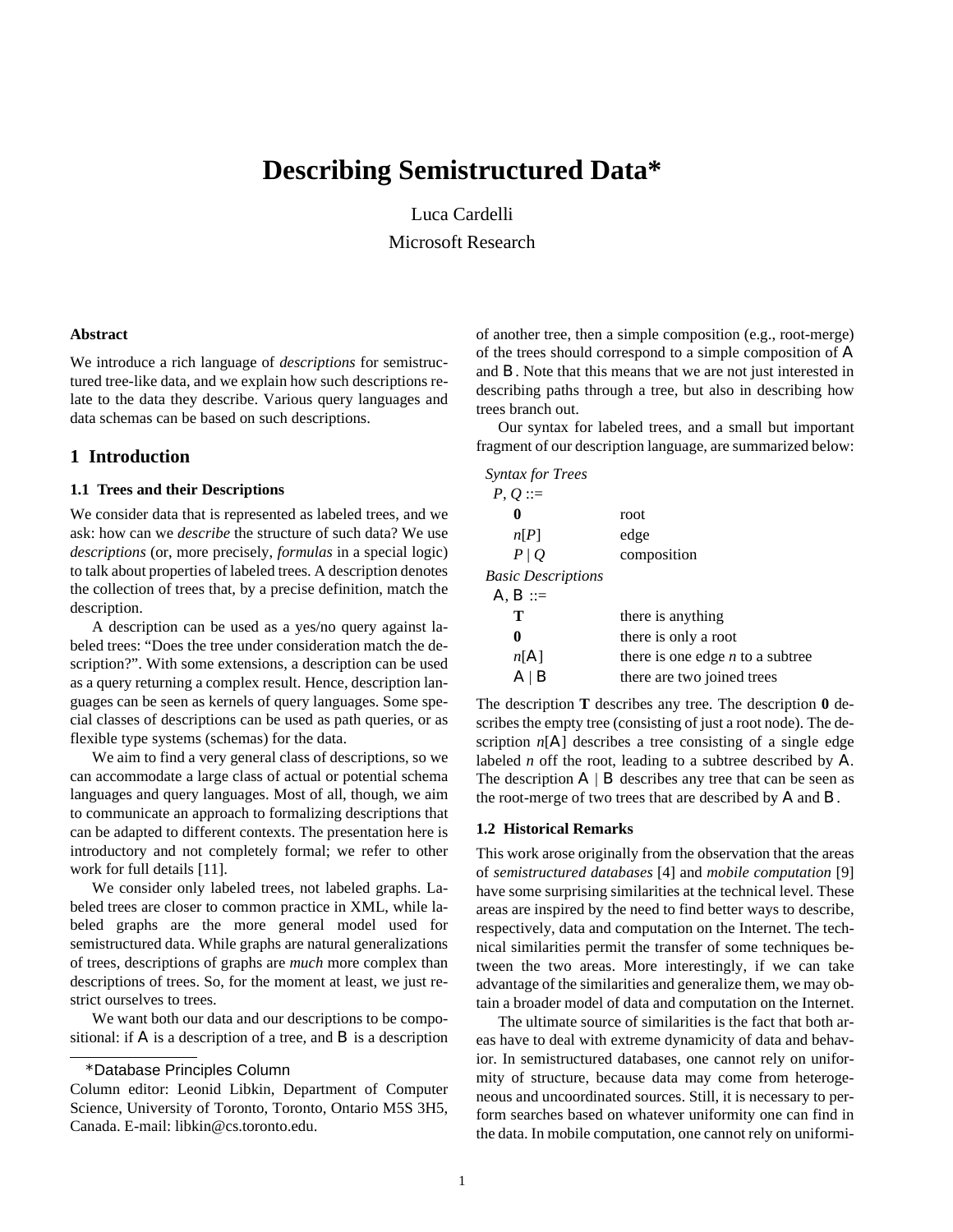ty of structure because agents, devices, and networks can dynamically connect, move around, become inaccessible, or crash. Still, it is necessary to perform computations based on whatever resources and connections are available on the network.

As examples of the potential convergence of these two areas, consider the following arguments. First, one can regard data structures stored inside network nodes as a natural extension of network structures, since on a large time/space scale both networks and data are semistructured and dynamic. Therefore, one can think of applying the same navigational and code mobility techniques uniformly to networks and data. Second, since networks and their resources are semistructured, one can think of applying semistructured database searches to the network structure. This is a well-known major problem in distributed computation, going under the name of resource discovery.

# **2 Labeled Trees**

We begin with a simple syntax for semistructured data.

*Syntax for Trees*  $P, Q ::=$ **0** *n*[*P*] *P* | *Q* root edge composition

- **0** represents the tree consisting of a single root node.
- $n[P]$  represents a tree consisting of a single edge labeled *n* off the root, leading to a subtree represented by *P*.
- $P \mid Q$  represents the tree obtained by taking the trees represented by *P* and by *Q*, and by merging their roots.

For example, the following piece of data:

*Cambridge*[*Eagle*[*chair*[**0**] | *chair*[**0**]]]

represents: "in Cambridge there is (nothing but) a pub called the Eagle that contains (nothing but) two empty chairs".

We consider here a commutative composition operation  $P \mid Q$ , for unordered trees. However, it is easy to consider a non commutative operation, say *P* ; *Q*, for ordered trees, that can replace or be added to  $P \mid Q$ . This may be necessary, for example, to model certain XML trees more precisely and conveniently.

The description of trees in the syntax given above is not unique. For example the expressions  $P \mid Q$  and  $Q \mid P$  represent the same (unordered) tree; similarly, the expressions **0** | *P* and *P* represent the same tree. We consider two expressions *P* and *Q* equivalent when they represent the same tree, and we write *P* 7 *Q*. The relation *P* 7 *Q* is an equivalence and a congruence (i.e., equals can be replaced by equals in any syntactic context). Moreover, the following simple properties hold:

*P* | *Q* 7 *Q* | *P*  $(P | Q) | R 7 P | (Q | R)$ *P* | **0** 7 *P*

#### **3 Descriptions**

As an example, here is a description asserting that there is exactly one edge labeled *Cambridge*, leading to at least one edge labeled *Eagle*, leading to least one edge labeled *chair*, leading to nothing:

#### *Cambridge*[*Eagle*[*chair*[**0**] | **T**] | **T**]

This assertion happens to be true of the tree shown earlier. In general, our descriptions include both assertions about trees, such as the one above, and standard logical connectives for composing assertions.

The exact meaning of descriptions is given by a *satisfaction relation* relating a tree with a description. The term *satisfaction* comes from logic; for reasons that will become apparent shortly, we will also call this concept *matching*. The basic question we consider is: does this tree match this description?

The satisfaction/matching relation between a tree *P* (actually, an expression *P* representing a tree) and a description *A* is written, for the purposes of this paper:

### *P* matches *A*

Informally, the matching relation can be described as follows, where at the same time we introduce the syntax of descriptions and their meaning. It is important to realize that a descriptions states a property that holds at a certain place in the tree: a top-level description talks about a tree from its root, and a sub-description may talk about a part of the whole tree.

• Invariance

if *P* matches *A* and *P* 7 *Q* then *Q* matches *A*

• **T**: anything

any *P* matches **T**

 $\neg A$ : negation

if *P* does not match *A* then *P* matches  $\neg A$ 

• *A* ∧ *B*: conjunction

if *P* matches *A* and *P* matches *B* then *P* matches  $A \wedge B$ 

• **0**: root

**0** (the tree expression) matches **0** (the description)

•  $n[A]$ : edge

if *P* matches *A*  then  $n[P]$  matches  $n[A]$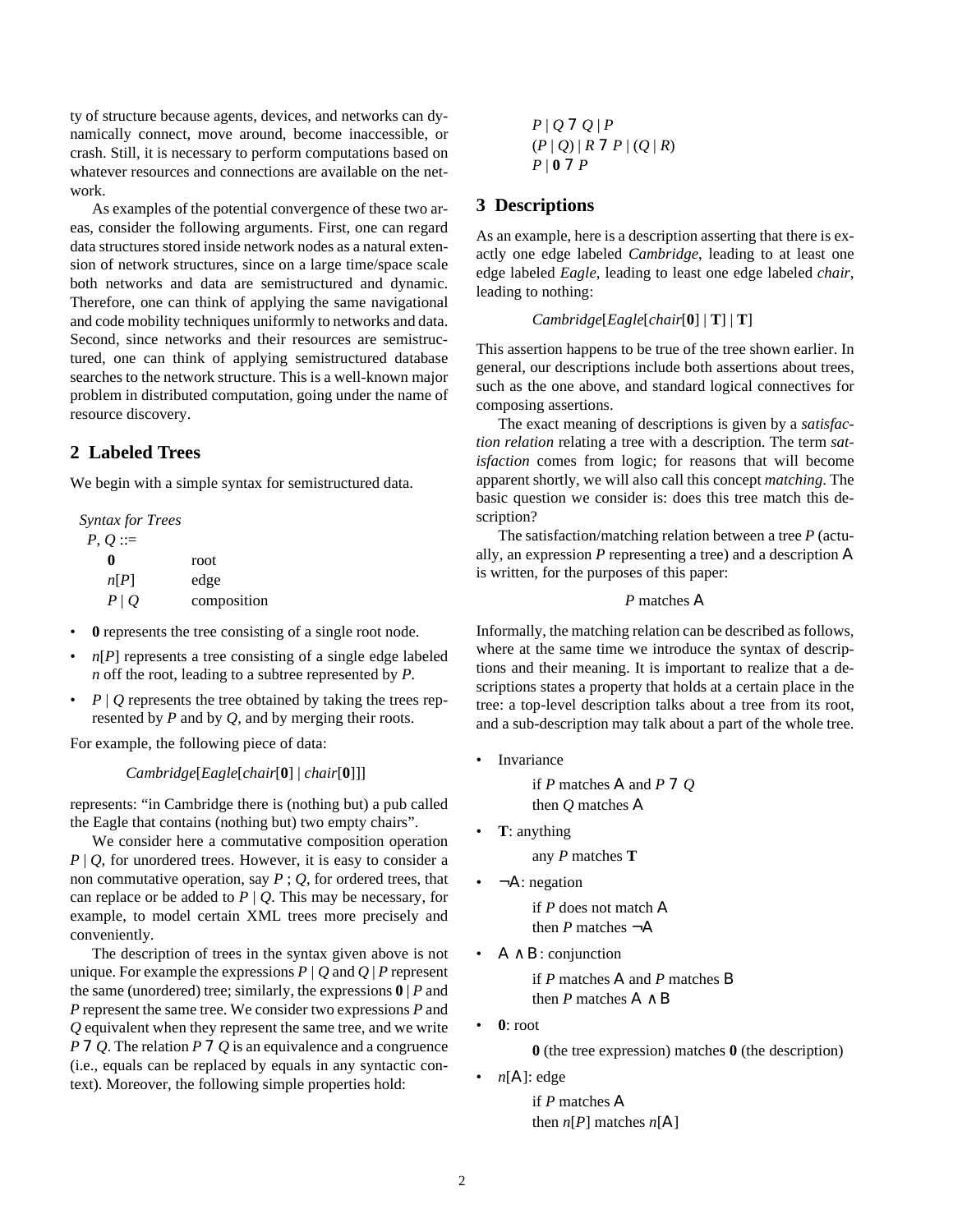•  $A/B$ : composition

if *P* matches *A* and *Q* matches *B* then  $P / Q$  matches  $A / B$ 

• Ó*x*.*A*: universal quantification

if, for all labels *n*, *P* matches  $A\{x \leftarrow n\}$ (i.e., *A* where *x* is replaced by *n*) then *P* matches Ó*x*.*A*

 $\mu X.A$ : least fixpoint (with *X* occurring positively in *A*)

if *P* is contained in the least fixpoint of the function  $\lambda X.A$ , taken over the collection of sets of labeled trees ordered by inclusion, then *P* matches µ*X*.*A*

Many useful derived connectives can be defined from the ones above. For example:

### **Derived Connectives**

| F                 | $\mathcal{Q}$ $\neg$ <b>T</b>                                             | false                      |
|-------------------|---------------------------------------------------------------------------|----------------------------|
|                   | $A \vee B$ $\otimes \neg(\neg A \wedge \neg B)$                           | disjunction                |
|                   | $A \Rightarrow B \circ A \vee B$                                          | implication                |
|                   | $A \Leftrightarrow B \ @ (A \Rightarrow B)$                               | logical equivalence        |
|                   | $\wedge$ ( $B \Rightarrow A$ )                                            |                            |
| 0x.A              | $\mathcal{Q}$ $\neg$ Ox $\neg$ A                                          | existential quantification |
| $A \parallel B$   | $\varpi \neg (\neg A \mid \neg B)$                                        | decomposition              |
| $A^{\circ}$       | $@A \parallel \mathbf{F}$                                                 | every part matches A       |
| $A^0$             | @A T                                                                      | some part matches A        |
| $\diamond A$      | @ $\mu X$ . $A \vee 0x$ . $x[X]   T$ somewhere A holds                    |                            |
| ¤А                | @ $\neg \diamond$ $\neg A$                                                | everywhere A holds         |
|                   | $A \rightrightarrows B \circ (A \rightrightarrows B)$                     | parallel implication       |
| $n \rightarrow A$ | $\mathcal{Q} \neg n[\neg A]$                                              | nested implication         |
| $\nu X.A$         | $\mathcal{Q}$ $\neg(\mu X.\neg A\{X\leftarrow\neg X\})$ greatest fixpoint |                            |

- Many operators are derived as standard DeMorgan duals: disjunction, existential quantification, and the everywhere modality.
- *Decomposition, A* || *B*, is the DeMorgan dual of composition. A decomposition description  $A \parallel B$  is satisfied if for every parallel decomposition of the tree in question, either one component satisfies *A* or the other satisfies *B*.
- Then,  $A^0$  means that in every decomposition either one component satisfies  $\vec{A}$  or the other satisfies  $\vec{F}$  ( $\mathcal{Q}$   $\neg$ **T)**; since the latter is impossible, in every possible decomposition one component must satisfy *A*. For example:  $(n[T] \Rightarrow n[m[T]])^{\circ}$  means that every edge *n* that can be found off the root leads to a single edge *m*. The DeMorgan dual of *A*<sup>Ó</sup> is *A*<sup>Ô</sup> , which means that it is possible to find a decomposition where one component satisfies *A*. For example,  $n[m[T]^{0}]^{0}$  means that there is at least one edge *n* that leads to at least one edge *m*.
- *Normal Implication:*  $A \Rightarrow B \text{ } \textcircled{e} \text{ } \neg A \vee B$ . This is the standard definition of implication. Note that this means

that *P* matches  $A \Rightarrow B$  if whenever *P* matches *A* then the same *P* matches *B*. As examples, consider *Borders*[**T**] ⇒ *Borders*[*Starbucks*[**T**] | **T**], stating that a *Borders* bookstore must contain a *Starbucks* shop, and (*NonSmoker*[**T**]  $|T| \Rightarrow (Smoker[T] | T)$ , stating that if there is a non-smoker, there is also a smoker nearby (the tree *P* must be composed of both a smoker and a non-smoker).

- *Parallel Implication:*  $A \Rightarrow B \circ (A \mid \neg B)$ . This means, by definition, that it is not possible to split the root of the current tree in such a way that one part satisfies *A* and the other does not satisfy *B*. In other words, every way we split the root of the current tree, if one part satisfies *A*, then the other part must satisfy *B*. For example, *NonSmoker*[**T**]  $\Rightarrow$  (*Smoker*[**T**] | **T**) is a slightly more compact formulation of the property of nonsmokers given above.
- *Nested Implication:*  $n[\Rightarrow A] \ @ \neg n[\neg A]$ . This means, by definition, that it is not possible that an edge *n* leads to a tree that does not satisfy *A*. In other words, if there is an edge *n*, it leads to a tree that satisfies *A*. For example: *Borders*[⇒*Starbucks*[**T**] | **T**] is, again, a slightly more compact formulation of the property of Borders given above.
- *Greatest Fixpoint*: The dual of the least fixpoint operator µ*X*.*A* is the greatest fixpoint operator ν*X*.*A*. For example µ*X*.*X* is equivalent to **F**, while ν*X*.*X* is equivalent to **T**. More interestingly,  $\mu X$ .  $\mathbf{0} \vee m[X]$  describes every tree of the form *m*[*m*[... *m*[**0**]]], and, on finite trees, it is equivalent to *vX*.  $\mathbf{0} \vee m[X]$ . However, if we consider infinite trees, the distinction between least and greatest fixpoint becomes more important. For example, the infinite tree  $m[m[...]$  satisfies v*X*.  $\mathbf{0} \vee m[X]$ , but does not satisfy  $\mu X$ .  $\mathbf{0}$ ∨ *m*[*X*]. When we consider only finite trees, as we do here, the  $\mu$  and  $\nu$  operators are quite similar in practice, since most interesting descriptions have a single fixpoint.
- *Somewhere.* A tree *P* satisfies  $\Diamond A$  if there is a subtree *Q* of *P* that satisfies *A*. This is defined by a recursive description.
- *Everywhere*:  $\forall A \ @ \neg \Diamond \neg A$ . What is true everywhere? Not much, unless we qualify a property by negation or implication. For example,  $\forall^{-n}(n[\mathbf{T}]^0)$  means that there is no edge called *n* anywhere. Moreover, we can write  $\Box(A \Rightarrow$ *B*) to mean that everywhere *A* is true, *B* is true as well. For example,  $\Xi$  (*NonSmoker*[**T**]  $\Rightarrow$  (*Smoker*[**T**] | **T**)): everywhere there is a non-smoker there is also a smoker.

# **4 Equivalent Descriptions**

A precise semantics of descriptions helps in deriving equivalences between descriptions (and, further, between queries) [11]. Many such equivalences can be derived; we list some of them here, just to give an idea of the rich collection of properties one can rely on. Equivalences can be used by a query optimizer; in particular, they can be used to push negation to the leaves of a description, by dualizing operators.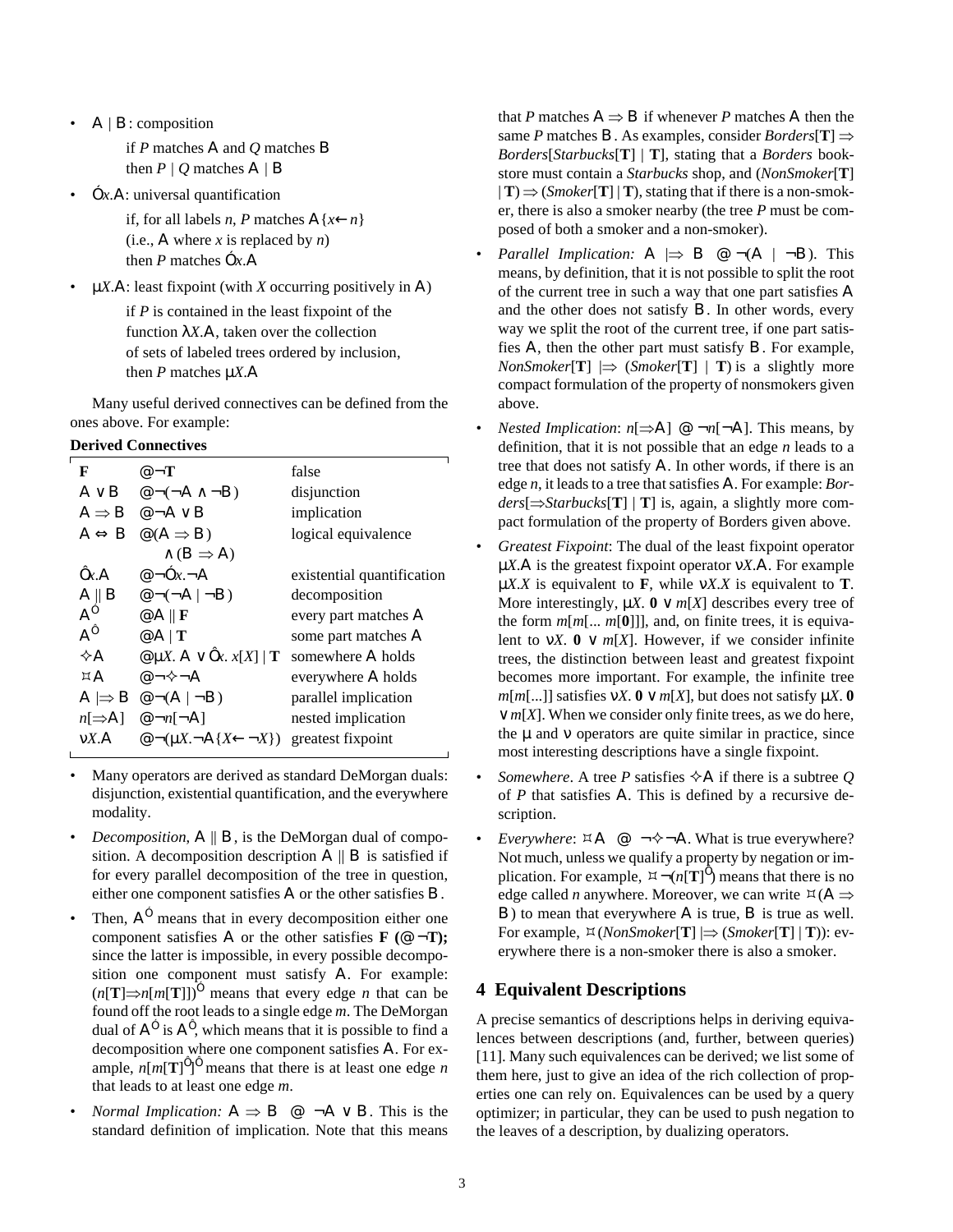| n[A]                        | $\Leftrightarrow n[T] \wedge n[\Rightarrow A]$             |
|-----------------------------|------------------------------------------------------------|
| $n \rightarrow A$           | $\Leftrightarrow n[T] \Rightarrow n[A]$                    |
| n[F]                        | $\Leftrightarrow$ F                                        |
| $n \rightarrow T$           | $\Leftrightarrow$ T                                        |
| $n[A \wedge B]$             | $\Leftrightarrow n[A] \wedge n[B]$                         |
| $n \rightarrow A \vee B$    | $\Leftrightarrow n[\Rightarrow A] \vee n[\Rightarrow B]$   |
| $n[A \vee B]$               | $\Leftrightarrow n[A] \vee n[B]$                           |
| $n \rightarrow A \wedge B$  | $\Leftrightarrow n[\Rightarrow A] \wedge n[\Rightarrow B]$ |
| n[0x.A]                     | $\Leftrightarrow$ $\mathbf{0}x.n[A]$ $(x\neq n)$           |
| $n \rightarrow \text{O}x.A$ | $\Leftrightarrow$ $\Delta x.n[\Rightarrow A]$ $(x\neq n)$  |
| $A \, \, \mathbf{F}$        | $\Leftrightarrow$ F                                        |
| $A \parallel T$             | $\Leftrightarrow$ T                                        |
| T   T                       | $\Leftrightarrow$ T                                        |
| ${\bf F} \parallel {\bf F}$ | $\Leftrightarrow$ F                                        |
| $A (B\vee C)$               | $\Leftrightarrow$ $(A B) \vee (A C)$                       |
| $A \parallel (B \wedge C)$  | $\Leftrightarrow$ $(A \parallel B) \wedge (A \parallel C)$ |
|                             |                                                            |

## **5 From Descriptions to Queries**

A satisfaction relation, such as the one defined in the previous section, is not always decidable. However, in some interesting cases, the problem of whether *P* matches *A* becomes decidable [14]; some complexity results are also known [16]. A decision procedure for such a matching problem is also called a *modelchecking* algorithm. Such an algorithm implements a matching procedure between a tree and a description, where the result of the match is just success of failure.

For example, the following match succeeds. The description can be read as stating that there is an empty chair at the *Eagle* pub; the matching process verifies that this fact holds starting from the root of the tree:

> *Eagle*[*chair*[*John*[**0**]] | *chair*[*Mary*[**0**]] | *chair*[**0**]] matches *Eagle*[*chair*[**0**] | **T**]

More generally, we can imagine collecting information, during the matching process, about which parts of the tree match which parts of the description. Further, we can enrich descriptions with markers that are meant to be bound to parts of the tree during matching; the result of the matching algorithm is then either failure or an association of markers to the trees that match them.

We can thus extend descriptions with *matching variables*, *X*. For example by running the matching computation for:

> *Eagle*[*chair*[*John*[**0**]] | *chair*[*Mary*[**0**]] | *chair*[**0**]] matches *Eagle*[*chair*[*X*] | **T**]

we obtain, bound to *X*, either somebody sitting at the *Eagle*, or the indication that there is an empty chair. Moreover, by matching:

*Eagle*[*chair*[*John*[**0**]] | *chair*[*Mary*[**0**]] | *chair*[**0**]] matches  $Eagle[chair[(-0) \wedge X] | T]$ 

we obtain, bound to *X*, somebody (not **0**) sitting at the *Eagle*. Here the answer could be either *John*[**0**] or *Mary*[**0**], since both bindings lead to a successful global match. Moreover, by using the same variable more than once we can express constraints: the description

 $Eagle[chair[(-0) \wedge X] | chair[X] | T]$ 

is successfully matched if there are two people with the same name (or any two equal structures) sitting at the *Eagle*.

These generalized descriptions that include matching variables can thus be seen as *queries*. The result of a successful matching can be seen as a possible answer to a query, and the collection of all possible successful matches as the collection of all answers.

For serious semistructured database applications, we need also sophisticated ways of matching labels (e.g. with wildcards and lexicographic orders) and of matching paths of labels. For the latter, though, we already have considerable flexibility within the existing logic; consider the following examples:

- *Exact path.* The description  $n[m[p[X]] | T]$  means: match a path consisting of the labels *n*, *m*, *p*, and bind *X* to what the path leads to. Note that, in this example, other paths may lead out of *n*, but there must be a unique path out of *m* and *p*.
- *Dislocated path.* The description  $n[\diamond (m[X] | T)]$  means: match a path consisting of a label *n*, followed by an arbitrary path, followed by a label *m*; bind *X* to what the path leads to.
- *Disjunctive path.* The description  $n[p[X]] \vee m[p[X]]$ means: bind *X* to the result of following either a path *n*,*p*, or a path *m*,*p*.
- *Negative path.* The description  $\forall m[\neg(p[T] | T) | q[X]]$ means: bind *X* to anything found somewhere under *m*, inside a *q* but not next to a *p*.
- *Wildcard and restricted wildcard*. *m*[Ô*y.y*≠*n* ∧ *y*[*X*]] means: match a path consisting of *m* and any label different from  $n$ , and bind  $X$  to what the path leads to. (Inequality of labels can be easily added to the descriptions [11]).
- *Kleene Star for paths.*  $\mu X$ .  $A \vee (m[X] | T)$  means: match a path consisting of any number of *m* edges leading to a subtree that matches *A*.

Although we have a lot of power and flexibility in defining descriptions for paths, we may want to have a convenient syntax for such common situations; a syntax for paths that easily translates into our descriptions is defined in [11].

In related work [11], we use a rather traditional SQL-style *select-from* construct for constructing answers to queries, after the matching phase described above. The resulting query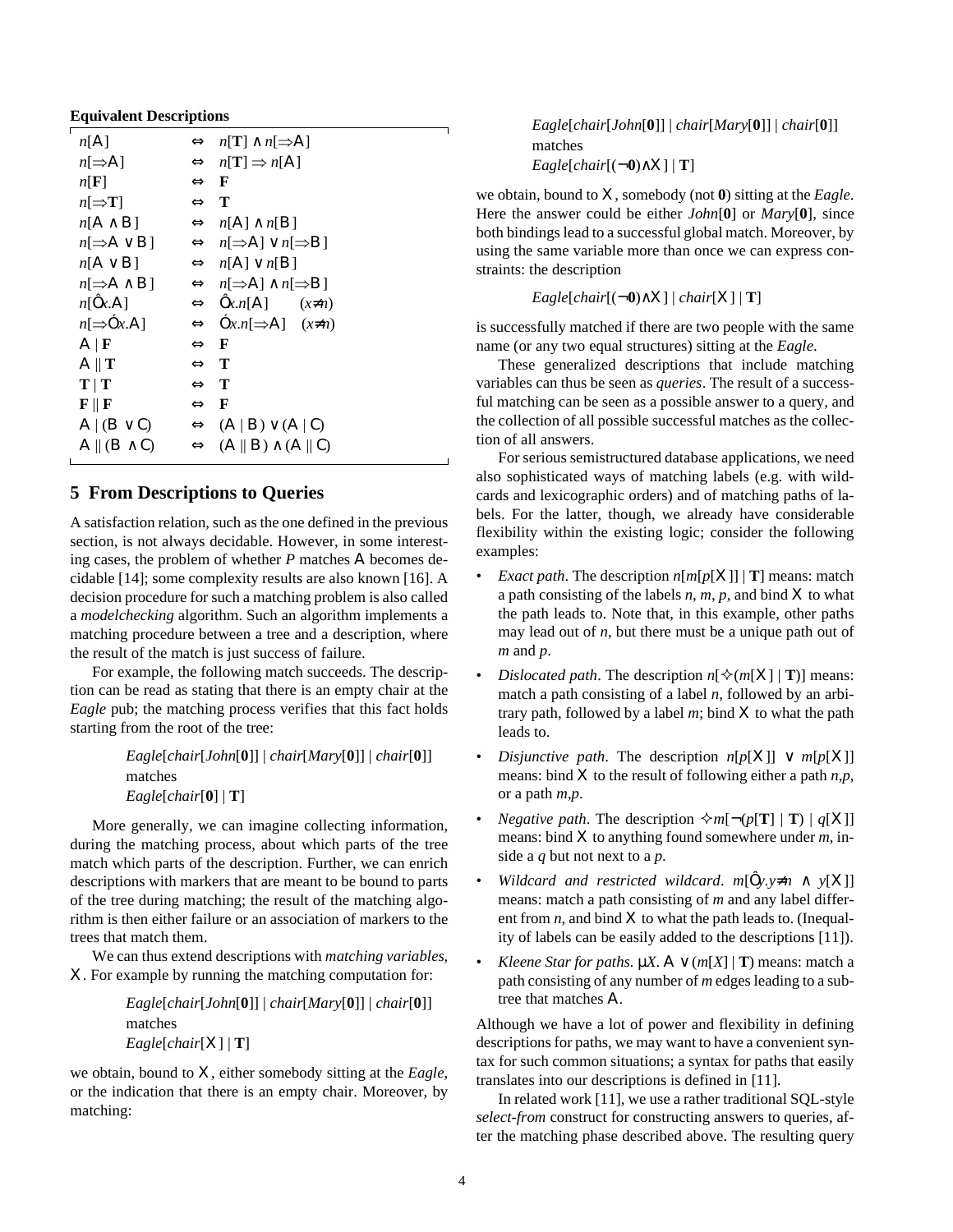language TQL [3], is fairly similar to XML-QL [4], perhaps indicating a natural convergence of query mechanisms.

We should emphasize, though, that our composition operator is very powerful, and not very common in the query literature. It can be used, for example, for the following purposes:

- Composition makes it easy to describe record-like structures both partially  $((b[T] | c[T] | T)$  means: contains *b*, *c*, and possibly more fields) and completely  $((b[T] | c[T])$ means: contains only *b* and *c* fields); complete descriptions are difficult in path-based approaches.
- Composition makes it possible to bind a variable to 'the rest of the record', as in " $X$  is everything but the paper title": *paper*[*title*[**T**] | *X*].
- Composition makes it possible to describe schemas, as shown next.

## **6 Schemas**

Path-like description explore the vertical structure of trees. Our descriptions can also easily explore horizontal structure, as is common in schemas for semistructured data. (E.g. in XML DTDs, XDuce [19] and XMLSchema [1]. However, our present formulation deals directly only with unordered structures.)

For example, we can extract from our description language the following regular-expression-like sublanguage, inspired by XDuce types. Every expression of this language denotes a set of trees:

|                                           | the empty tree                                |  |
|-------------------------------------------|-----------------------------------------------|--|
| $A \mid B$                                | an A next to a $B$                            |  |
| $A \vee B$                                | either an $A$ or a B                          |  |
| n[A]                                      | an edge <i>n</i> leading to an $\overline{A}$ |  |
| $A^* \otimes \mu X$ . $0 \vee (A \mid X)$ |                                               |  |
|                                           | finite composition of zero or more $A$ 's     |  |
| $A_+ \otimes A \mid A^*$                  | finite composition of one or more $A$ 's      |  |
| $A$ ? $@0 \vee A$                         | optionally an A                               |  |

In general, we believe that a number of proposals for describing the shape of semistructured data can be embedded in our description language, or in something closely related. Each such proposal usually comes with an efficient algorithm for checking membership or other properties. These efficient algorithms, of course, do not fall out automatically from a general framework. Still, a general frameworks such as ours can be used to compare different proposals.

## **7 Conclusions**

Semistructured databases have developed flexible ways of querying data, even when the data is not rigidly structured according to schemas [4]. In relational database theory, query languages are nicely related to query algebras and to query logics. However, query algebras and query logics for semistructured database are not yet well understood.

We believe we have provided at least an example of a query logic that is suitable for semistructured data. Moreover, in related work [11,12] we describe a *table algebra* for our query logic; this has the same function as relational algebra for relational databases, and can take advantage of a rich set of algebraic properties, such as the ones listed in section 4.

An implementation of a query language, TQL [3], based on these ideas is being carried out in Pisa by Giorgio Ghelli and co-workers. The current prototype can be used to query XML documents accessible through files or through web servers.

#### **Acknowledgments**

Giorgio Ghelli restarted my interest in databases, and in particular in semistructured data, and we have since coauthored works that are partially reflected in this paper.

#### **References**

- [1] **XML schema**. Available from http://www.w3c.org, 2000.
- [2] **XML query**. Available from http://www.w3c.org, 2001.
- [3] **TQL**. Available from http://macbeth.di.unipi.it/TQL. 2001.
- [4] S. Abiteboul, P. Buneman, D. Suciu.: **Data on the Web**. Morgan Kaufmann Publishers, San Francisco, 2000.
- [5] S. Abiteboul, R. Hull, and V. Vianu. **Foundations of Databases**. Addison-Wesley, Reading, MA, 1995.
- [6] S. Abiteboul, Dallan Quass, Jason McHugh, Jennifer Widom, and Janet L. Wiener. **The Lorel query language for semistructured data**. International Journal on Digital Libraries, 1(1):68-88, 1997.
- [7] P. Buneman, S. B. Davidson, G. G. Hillebrand, and D. Suciu. **A query language and optimization techniques for unstructured data**. In Proc. of the 1996 ACM SIGMOD International Conference on Management of Data (SIGMOD), Montreal, Quebec, Canada, pages 505-516, 4-6 June 1996. SIGMOD Record 25(2), June 1996.
- [8] P. Buneman, B. Pierce.: **Union Types for Semistructured Data**. Proceedings of the International Database Programming Languages Workshop, 1999. Also available as University of Pennsylvania Dept. of CIS technical report MS-CIS-99-09.
- [9] L. Cardelli.: **Abstractions for Mobile Computation.** Jan Vitek and Christian Jensen, Editors. Secure Internet Programming: Security Issues for Mobile and Distributed Objects. LNCS. 1603, 51-94, Springer, 1999.